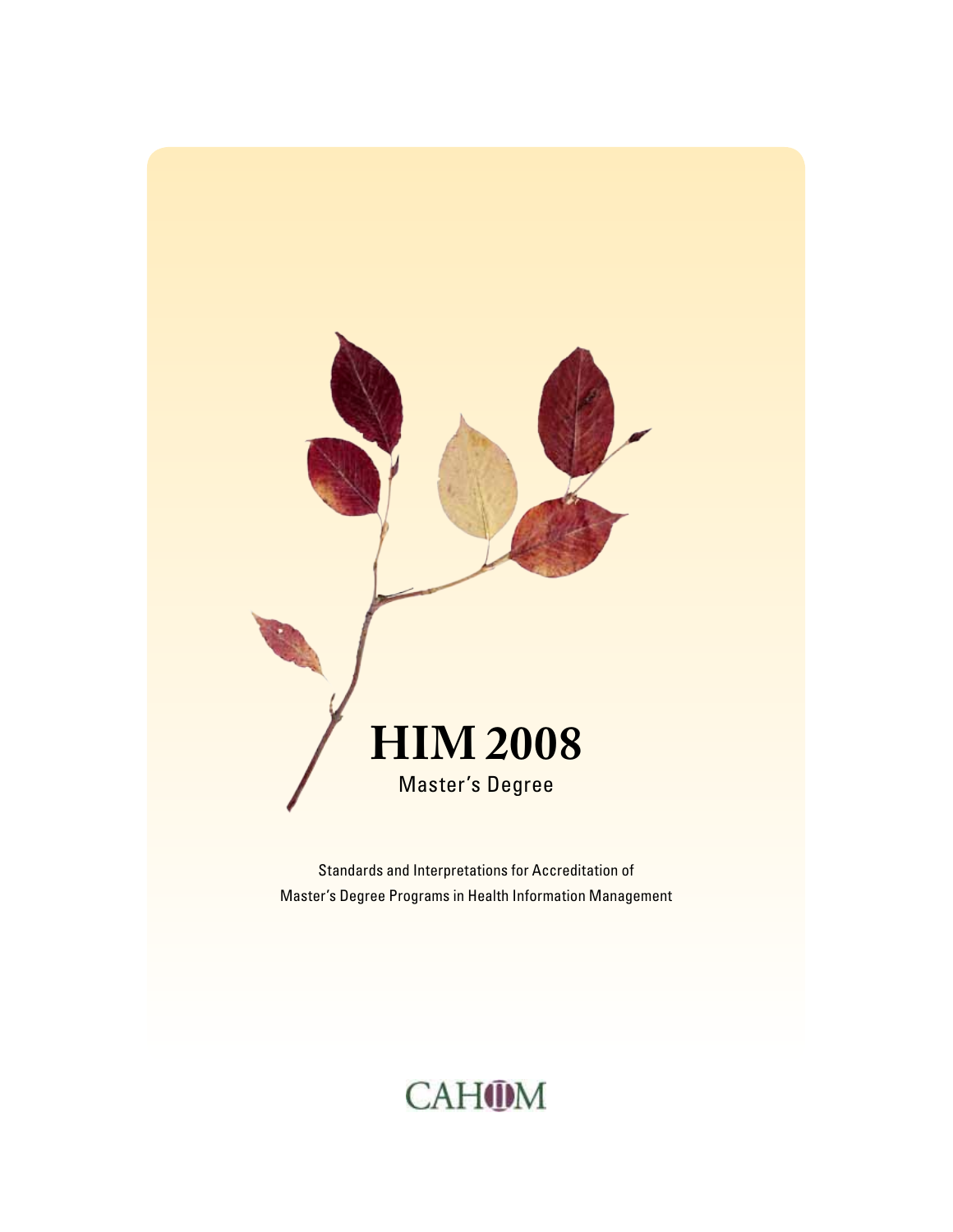# **Who We Are**

The Commission on Accreditation for Health Informatics and Information Management Education (CAHIIM) is an accrediting organization which has independent authority in all actions pertaining to accreditation of educational programs in health informatics and health information management.

CAHIIM is located at 200 East Randolph Street, Suite 5100, Chicago, Illinois, 60601, and on the web at [www.cahiim.org](http://www.cahiim.org) 

#### **Public Interest**

CAHIIM serves the public interest by operating in a consistent manner with all applicable ethical, business and accreditation best practices. Accreditation is a voluntary, self-regulatory process by which nongovernmental associations recognize educational programs found to meet or exceed standards for educational quality. Accreditation also assists in the further improvement of these educational programs as related to resources invested, processes followed, and outcomes achieved.

CAHIIM and its sponsoring organization(s) cooperate to establish, maintain, and promote appropriate standards of quality for postsecondary educational programs in health informatics and information management to provide competent, skilled professionals for the healthcare industry.

## **Mission**

The Commission serves the public interest in advancing the value of health informatics and health information management through quality education by:

- Establishing and enforcing accreditation Standards for health informatics, and health information management higher education programs;
- recognizing programs that meet the Standards;
- assessing student achievement;
- respecting educational innovation and diversity;
- recognizing academic institutions' autonomy;
- emphasizing the principle of volunteerism and peer review, and
- embracing a culture of continuous quality improvement.

CAHIIM strives to carry out its mission by promoting, evaluating, and improving the quality of undergraduate and graduate health informatics and information management education in the United States.

Through our partnership with academe and the practice fields, CAHIIM serves colleges and universities in a voluntary peer review process as a means to continuously improve quality education to meet healthcare workforce needs. As a result, CAHIIM accreditation becomes the benchmark by which students and employers determine the integrity of health informatics and health information management education.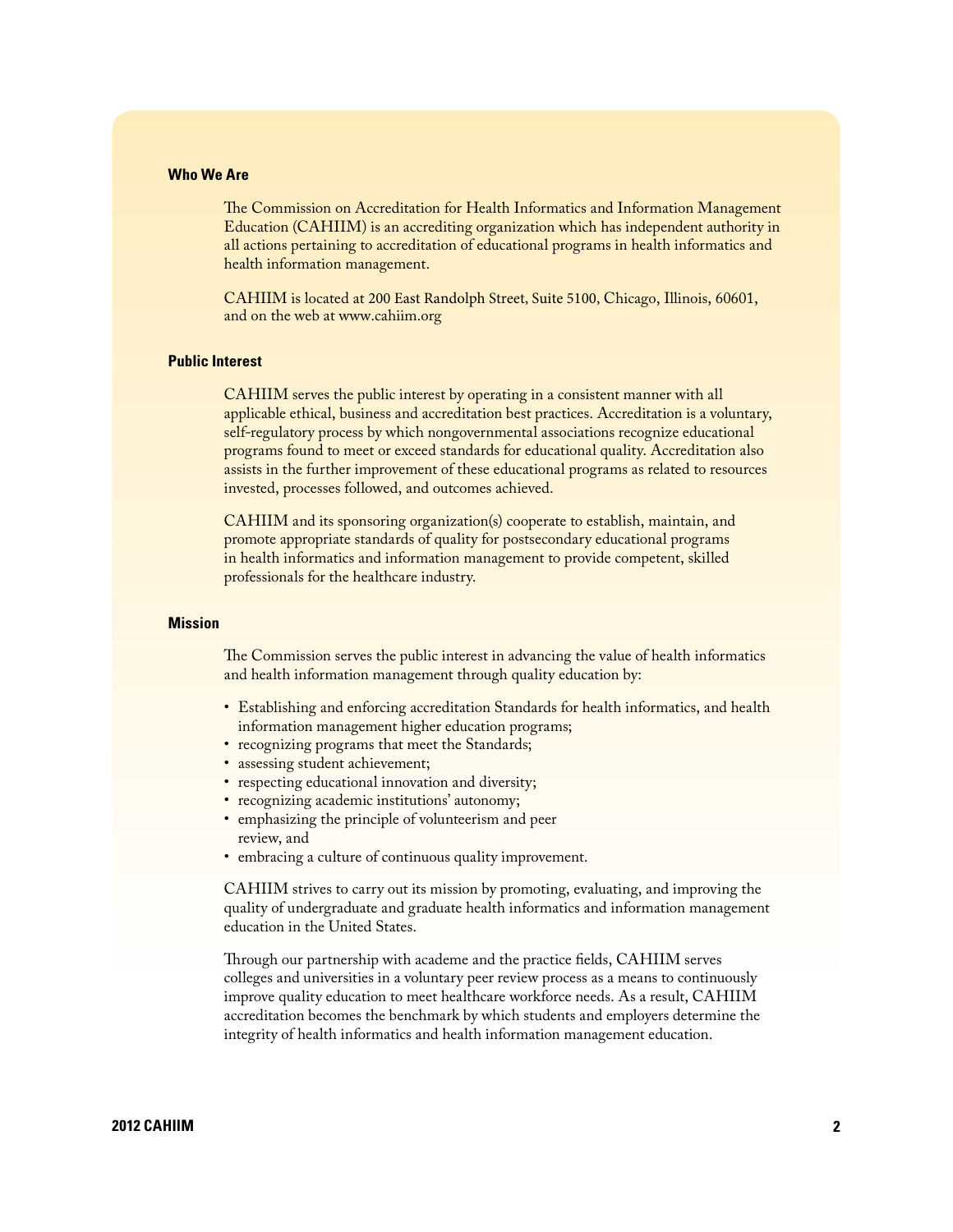# <span id="page-2-0"></span>**Contents**

| $\overline{1}$ | <b>Introduction</b>                                             | $\overline{4}$ |
|----------------|-----------------------------------------------------------------|----------------|
| Ш.             | Sponsorship                                                     | $\overline{4}$ |
| $\mathbf{III}$ | <b>Program Mission, Goals, Assessment and Improvements</b>      | 5              |
|                | <b>IV</b> Program Curriculum                                    | $6\phantom{1}$ |
| V              | Faculty                                                         | $\overline{7}$ |
| VI             | <b>Resources</b>                                                | 8              |
|                | <b>VII Students</b>                                             | 9              |
|                | <b>VIII Fair Practices</b>                                      | 9              |
|                | IX Administrative Requirements for Maintenance of Accreditation | 10             |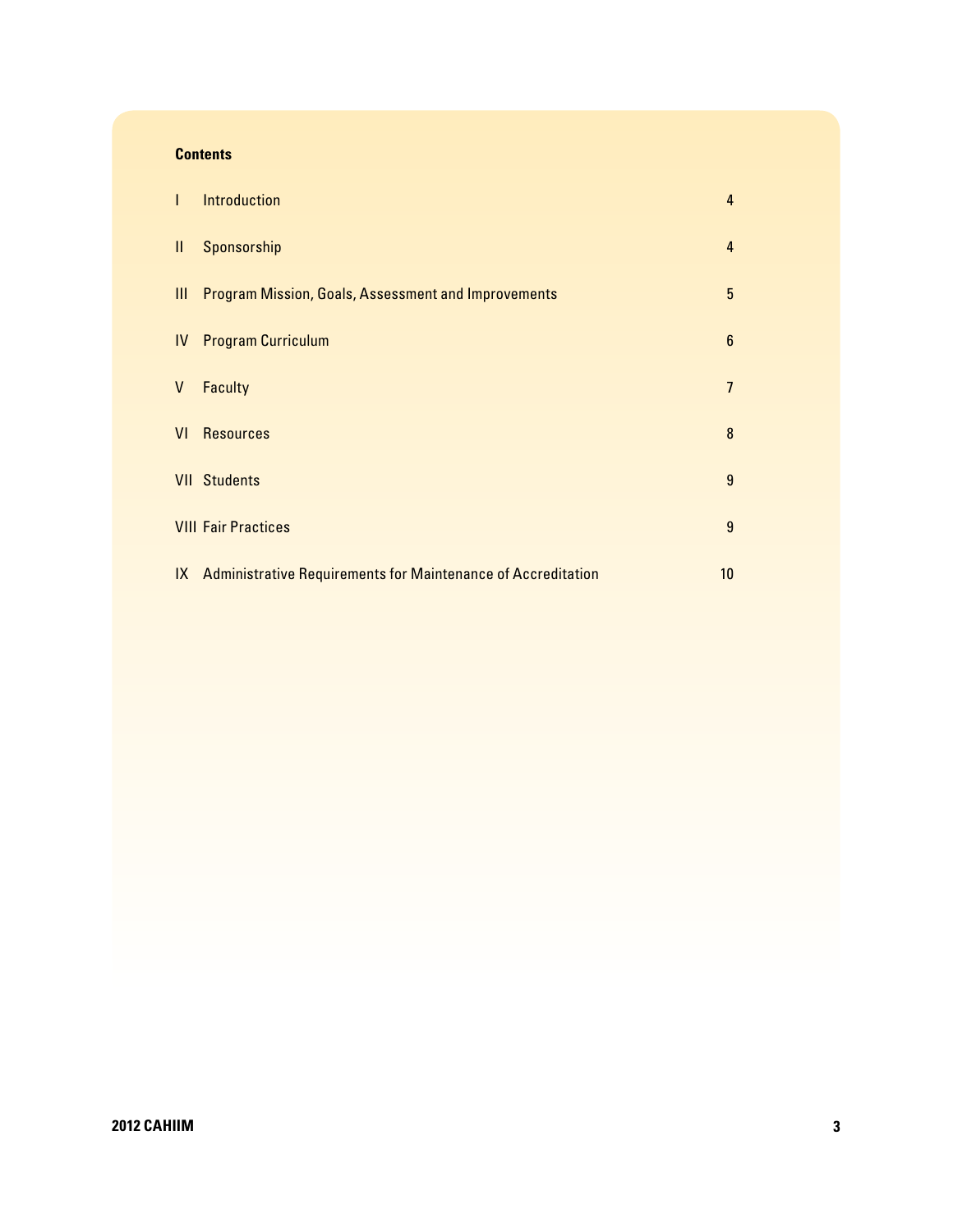# <span id="page-3-0"></span>**I Introduction**

Accredited master's degree programs in health information management prepare graduates to engage in executive level, enterprise-wide, administrative, research, and information systems activities. They are focused on evolving the strategic and operational relevance and robustness of clinical information resources in the healthcare industry and public health sector. They also perform research that advances the body of knowledge and standards associated with the management of health information in the electronic health environment.

#### **II Sponsorship**

#### 1 Sponsoring Educational Institution

The sponsoring educational institution must be a post-secondary academic institution accredited by an institutional accrediting agency that is recognized by the U.S. Department of Education, and must be authorized under applicable law or other acceptable authority to award a master's degree.

The health information management graduate program is designed in concert with the institutional mission and the goals of the college/university division or department in which it is located.

Sponsoring educational institution must be accredited either by a regional accrediting agency or a specialized accrediting agency representing the type of academic institution stated, and the accrediting agency must be recognized by the U.S. Department of Education.

# 2 Responsibilities

The sponsoring educational institution must assure that governance and lines of authority are clearly defined and that the provisions of these Standards are met.

The sponsoring educational institution must clarify the lines of authority and administrative governance of the health information management program within the framework of the sponsoring institution. The sponsoring educational institution must assure that the provisions of the Standards are met.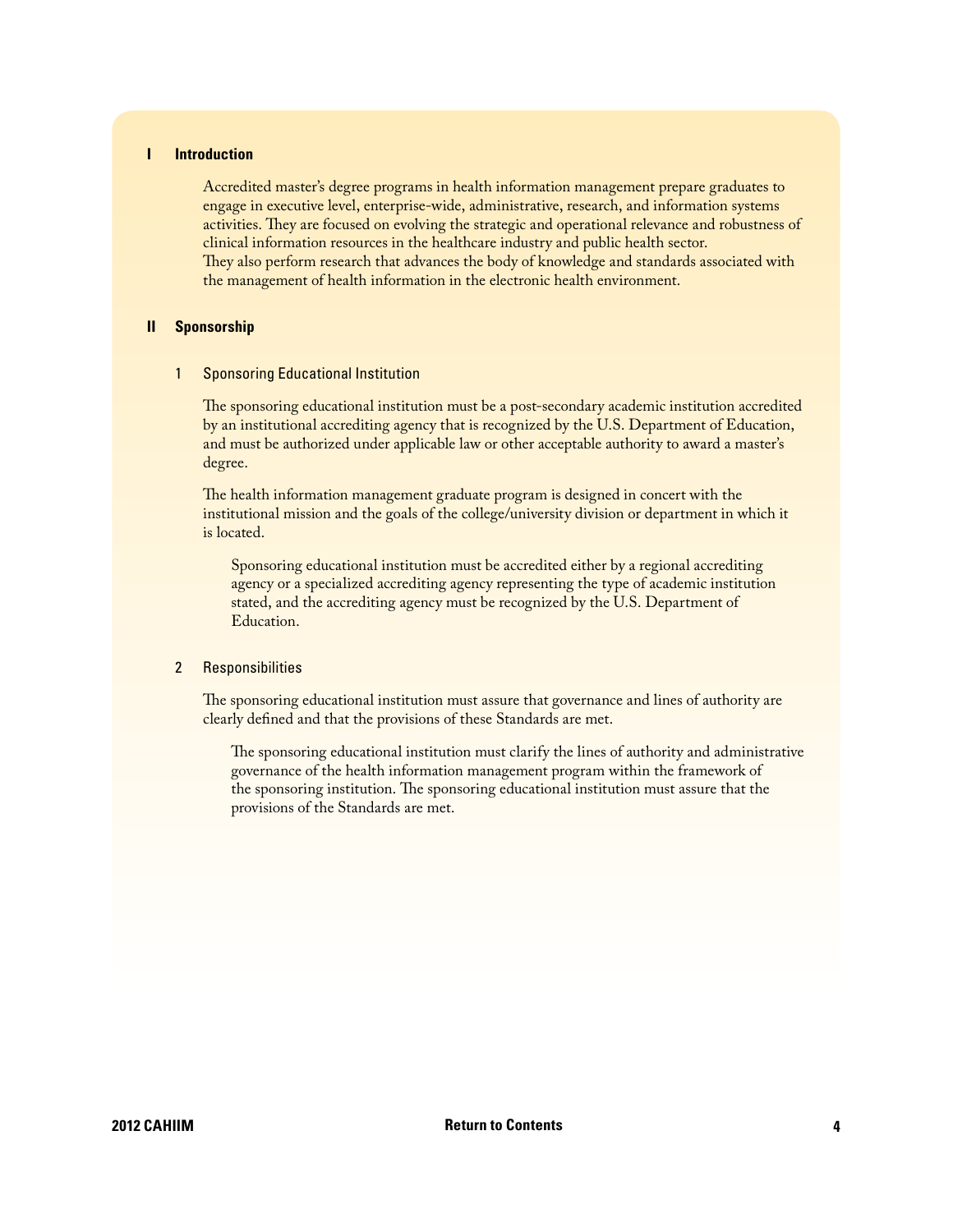# <span id="page-4-0"></span>**III Program Mission, Goals, Assessment and Outcomes**

#### 3 Program Mission

The program's mission and goals must form the basis for program planning and implementation, and be compatible with the mission of the sponsoring educational institution.

Each program will define its own mission and goals which derive from the purposes of its sponsoring educational institution, its communities of interest, faculty expertise and research initiatives.

#### 4 Program Goals

The program's goals must be stated in terms of educational outcomes to be achieved, are measurable, and reflect the principles and ethics of the health information management field, and fit within the mission of the sponsoring educational institution.

The program's mission and goals must be outcome-focused and relevant to the mission of the sponsoring educational institution.

#### 5 Program Assessment

A program assessment plan exists for systematic evaluation to the extent to which the mission, goals and objectives of the health information management program must be met.

A process exists for systematic evaluation to the extent to which the mission, goals and objectives are being met, and describe how this process of assessment and continuous improvement complies with the sponsoring educational institution's overall evaluation plan.

# 6 Annual Assessment

The program must at least annually assess and document its effectiveness in achieving its stated goals and outcomes.

Each program must annually assess its program goals and outcomes as required by the designated CAHIIM reporting system.

## 7 Document Program Modifications

The program must use the results of assessment to document program modifications.

Data analysis and action plans must be documented. A program must document how it meets its target goals and objectives and how it plans to address weaknesses observed.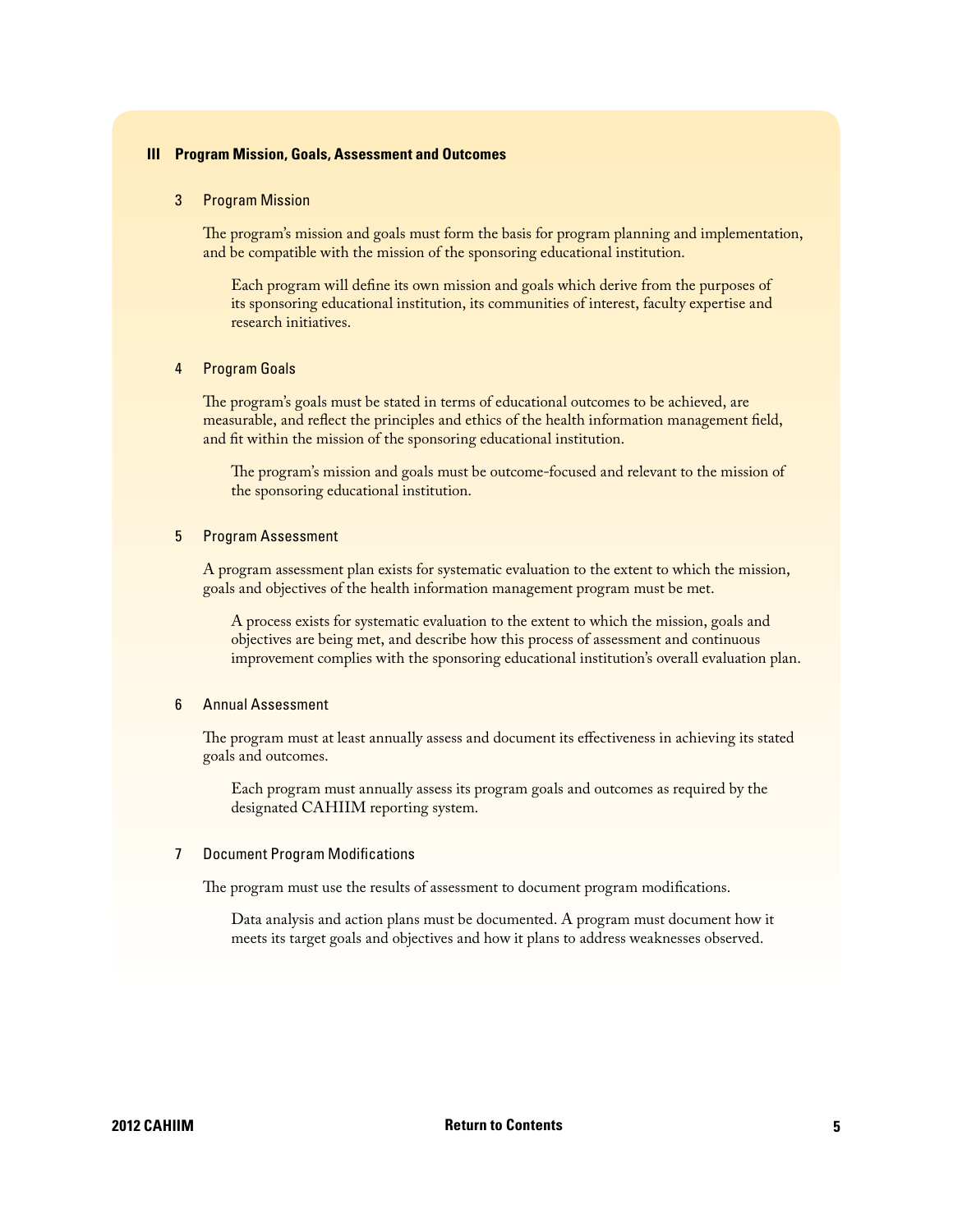# <span id="page-5-0"></span>**IV Program Curriculum**

#### 8 Core Concentration or Specialized Track

The health information management graduate program must be established as a core concentration or specialized track within a graduate level program of study or culminates with a master's degree.

The program must describe the degree(s) awarded on completion of the program of study. If a certificate is awarded explain how it is an adjunct to the graduate degree.

#### 9 Program-Specific Curriculum

The program's curriculum must reflect the program's mission, goals and objectives. The curriculum must build on the required minimum Health Information Management (core) competencies as specified in the *AHIMA Competencies for HIM Education at the Master's Degree Level*. The curriculum must include evaluation methods to assess student learning outcomes.

The curriculum must focus on the knowledge, skills and values as outlined by the program. CAHIIM will validate alignment of competencies and outcome assessments with the program's mission, goals and objectives.

# 10 Staying Current

The program curriculum must stay current with evolving issues and practices in health information management. To ensure the relevance of curricula and individual learning experiences to current and future practice needs and opportunities, programs should regularly involve health information management practitioners and other individuals involved in health informatics or information management through such arrangements as adjunct, part-time or shared faculty appointments with other disciplines. Programs must encourage faculty to maintain ongoing practice links with health information management employers.

The program must demonstrate how the curriculum is routinely updated and relevant. The faculty complement may need to draw on various other disciplines, regardless of the size of the student body.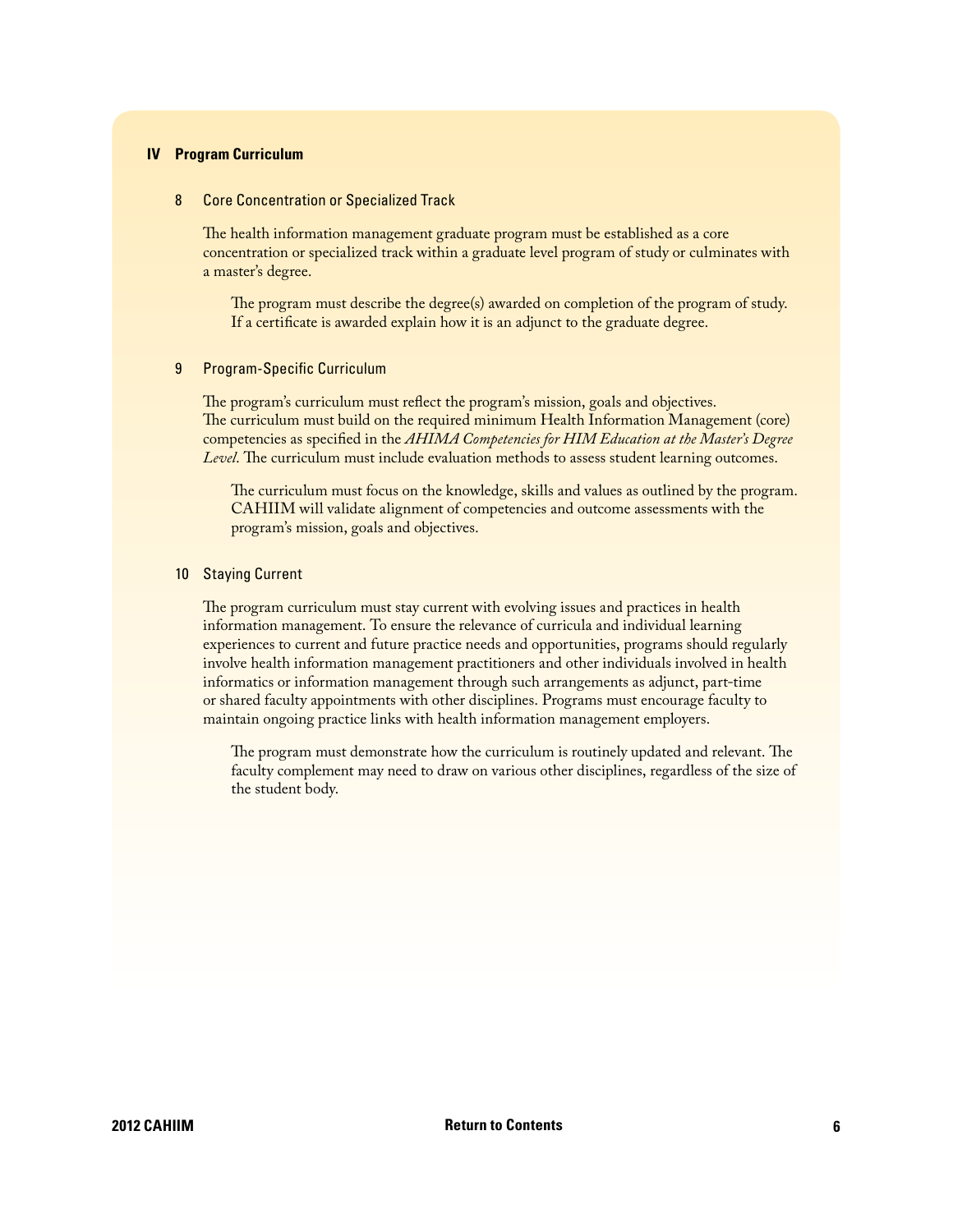# <span id="page-6-0"></span>**V Faculty**

#### 11 Faculty

The program must clearly define the roles and responsibilities of the faculty necessary to fully support and sustain the program.

The number of full-time faculty appointed at the rank of assistant, associate, or full professor must be sufficient to ensure that teaching, research and service goals of the program are met. Part-time and adjunct faculty must be recognized as an important faculty component. The size of the faculty complement in relationship to the size of the student body must support and encourage effective and regular student/faculty interactions. An appropriate student/faculty ratio depends on a number of factors, including the nature of the institution, the range of teaching responsibilities, and teaching intensity (such as didactic material, projects, practice experiences, research).

#### 12 Professional Development

The program must provide opportunities for faculty to stay current with evolving issues and practices in health informatics.

Examples of acceptable mechanisms may include but are not limited to continuing education, memberships and contributions to professional organizations, links with industry.

#### 13 Program Director

The program must clearly define the roles and responsibilities of the program director necessary to fully support and sustain the program. The program director or equivalent must have at minimum a master's degree.

The qualifications and responsibilities of the individual(s) responsible for leadership of the health information management program must be documented.

# 14 Qualifications

The qualifications of each faculty member must include competence in assigned teaching areas, effectiveness in teaching, and scholarly productivity consistent with their faculty appointment. Each faculty member must have the necessary breadth and depth in relevant academic disciplines to support the program's goals.

The program must maintain documentation of faculty competence, teaching effectiveness, and scholarly productivity consistent with each faculty appointment (including part-time and adjunct faculty). Faculty must be thoroughly familiar and qualified by education or experience in areas of knowledge for which they are assigned to teach. At least one faculty member must be a health information management professional with teaching responsibilities in the health information management graduate program.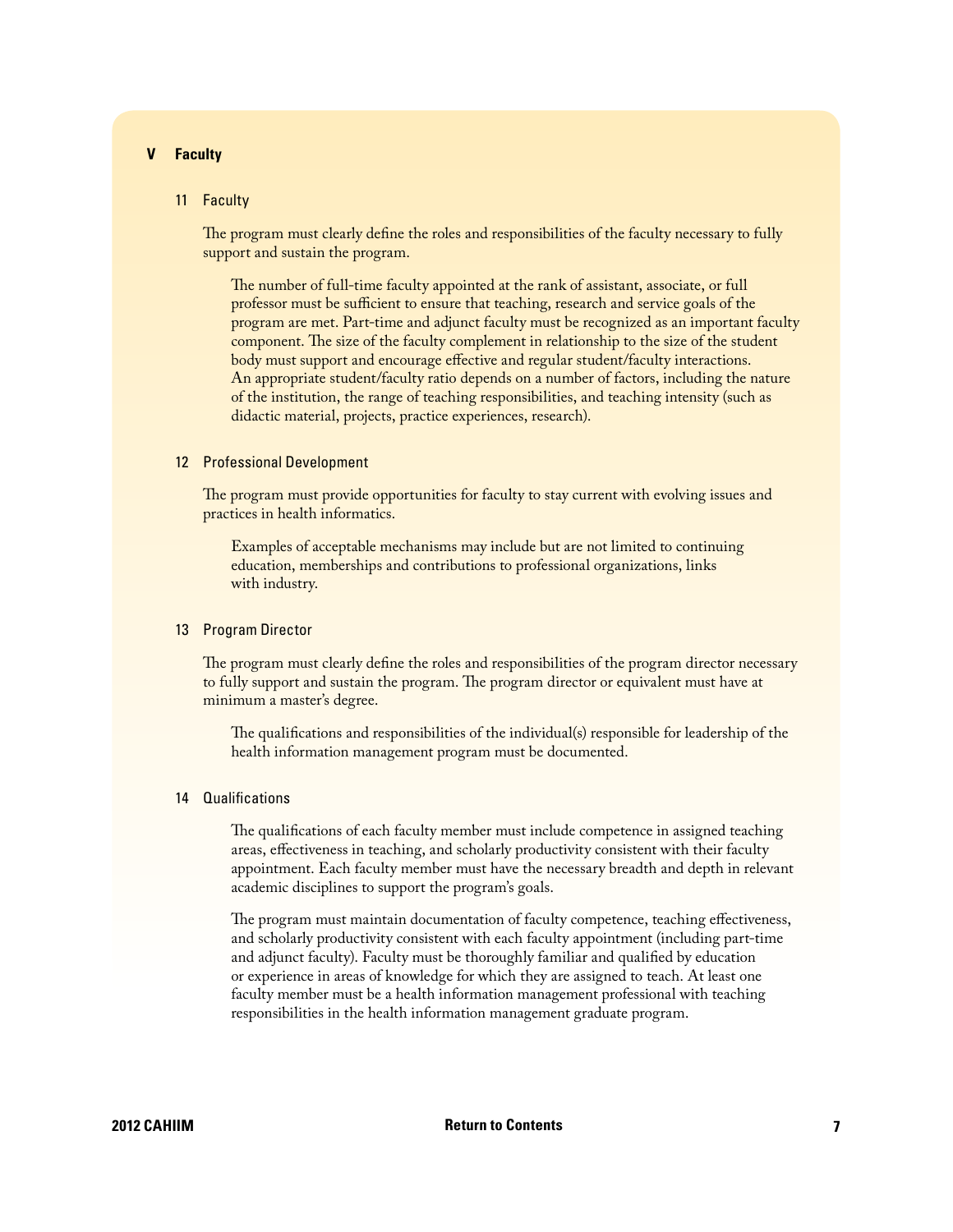#### <span id="page-7-0"></span>15 Performance

Each faculty member's performance must be evaluated according to the institution's policies.

Evaluation includes accomplishment and innovation in the areas of teaching, research and service. Within applicable institutional policies, faculty, students, and others must be sufficiently involved in the evaluation process.

# **VI Resources**

#### 16 Resources and Services

The instructional resources and services provided for the program including access to reference/ library and information technology, as well as other resources used in the curriculum must be adequate, appropriately staffed and accessible by all students regardless of the delivery mode of the program.

The program must be able to demonstrate that current instructional resources, technology, reference/library resources needed to fulfill the requirements of the curriculum, are accessible to and can support all students in the program.

The program must be able to demonstrate that staff and services provided for the health information management graduate program are sufficient for the level of use required, and specialized to the degree needed by the program to achieve its goals and outcomes.

# 17 Financial Resources

Resources to support the program's goals and outcomes must include evidence of financial support for the program.

The program must demonstrate that financial resources are adequate to support and maintain the program offered.

#### 18 Advisory Committee

An advisory committee, which is representative of the communities of interest, must be designated and charged with the responsibility of meeting at least annually, to assist program faculty and sponsoring educational institution personnel in formulating and periodically revising appropriate goals and curriculum, monitoring needs and expectations, and ensuring program responsiveness to change.

CAHIIM wishes to emphasize the importance of a strong advisory committee comprised of individuals external to the academic institution such as employers, graduates, and others representative of the communities of interest.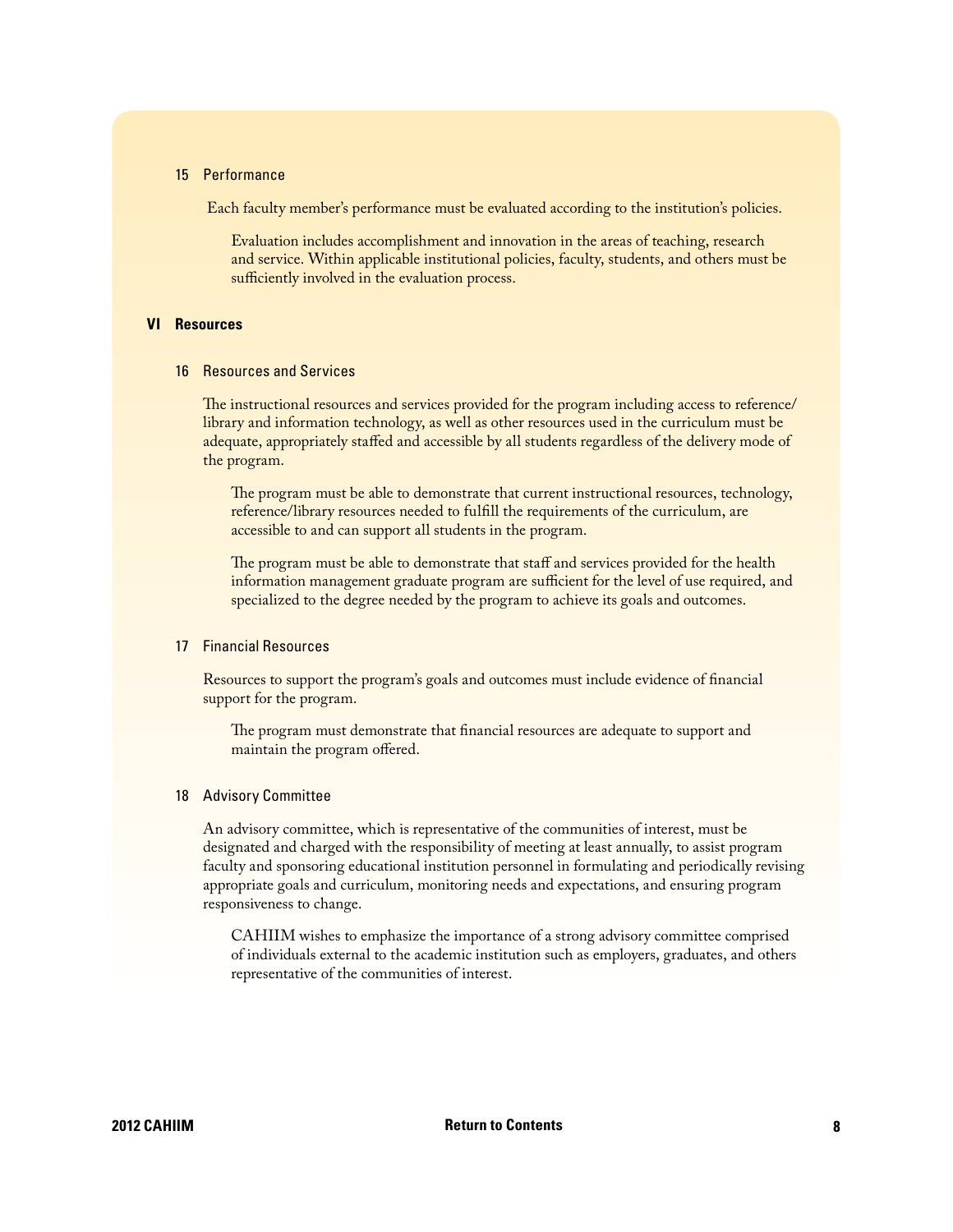## <span id="page-8-0"></span>**VII Students**

#### 19 Students

The program must have an effective and accessible academic advising system for students, as well as readily available career and placement advice. Career paths of graduates are monitored, documented and used in the annual program assessment.

Each student enrolled in the program must have access to advisors who are knowledgeable about the program's curriculum and specific courses.

#### **VIII Fair Practices**

20 Accurate Published Information

All published program information must accurately reflect the program offered.

- The sponsoring educational institution and programmatic accreditation status.
- Admissions policies and procedures.
- Policies on advanced placement, transfer credits and credits for experiential learning.
- Number of credits required for completion of the program.
- Tuition/fees and other costs required to complete the program.
- Policies and procedures for withdrawal and for refunds of tuition/fees.
- Academic calendar.
- Student grievance procedure.
- Criteria for successful completion of each segment of the curriculum and graduation including prerequisites, co-requisites, minimum grade point average, and required courses.

# 21 Lawful and Non-Discriminatory Practices

All activities associated with the program, including student and faculty recruitment, student admission, and faculty employment practices, must be non-discriminatory and in accordance with federal and state statutes, rules, and regulations.

The college catalog and/or Web site must include an official non-discrimination statement and it must be clear that the health informatics program adheres to the non-discrimination policy as regards faculty employment and student admissions.